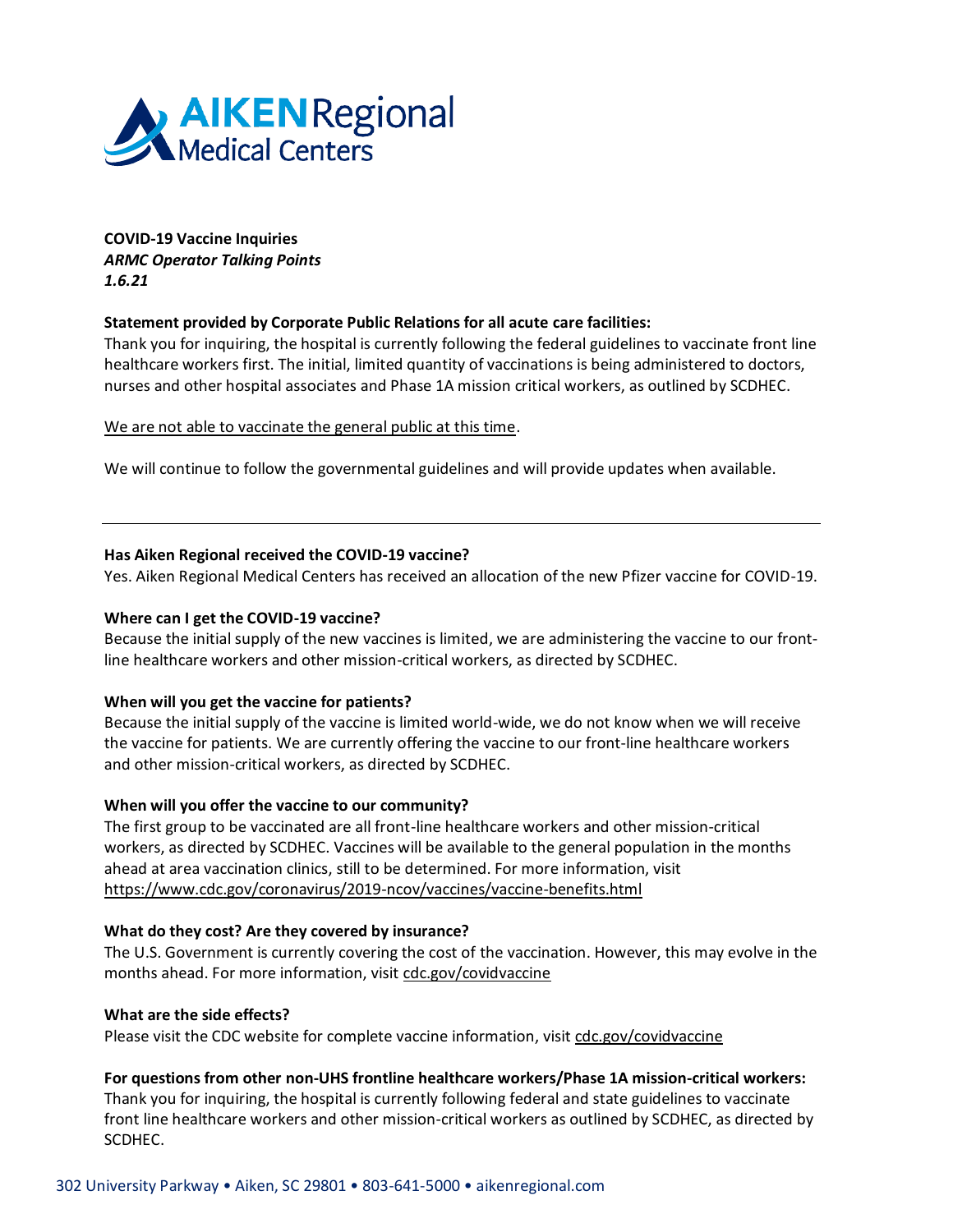If you are a non-affiliated healthcare provider's office or non-critical worker in the 1A priority group as outlined by SCDHEC, you will need to register through your employer. Once registered, you will then be able to schedule an appointment with one of our vaccine clinics.

For further questions, please email AikenCOVID@uhsinc.com

#### Who can receive the vaccine right now?

# **Phase 1a mission-critical workers include:**

- ٠ Anesthesiology assistants, registered cardiovascular invasive specialists, and operating room staff
- Athletic Trainers
- American Sign Language (ASL) and other interpreters in healthcare facilities
- Autopsy room staff, coroners, embalmers, and funeral home staff at risk of exposure to bodily fluids
- Dentists and dental hygienists and technicians
- Dietary and food services staff in healthcare facilities
- Environmental services staff in healthcare facilities
- Home health and hospice workers
- Hospital transport personnel
- Laboratory personnel and phlebotomists
- Licensed dietitians
- Medical assistants
- Medical first responders (paid and volunteer): EMS; fire department and law enforcement personnel who provide emergency medical care
- Nurses, nurse practitioners, and nurse's aides/assistants
- Opticians and optometrists and assistants/ technicians
- Persons providing medical care in correctional facilities and correctional officers
- Pharmacists and pharmacy technicians
- Physical and occupational therapists and assistants
- Physicians, including medical house staff (i.e., interns, residents, fellows), and physician assistants
- Podiatrists
- Public health healthcare workers who are frequently interacting with persons with potential  $\bullet$ COVID-19 infection
- Radiology technicians
- Respiratory care practitioners, such as respiratory therapists
- Speech language pathologists and assistants and audiologists
- Students and interns of the above categories

#### For comments

Thanks for sharing your concern. Aiken Regional follows all protocols and CDC regulations related to